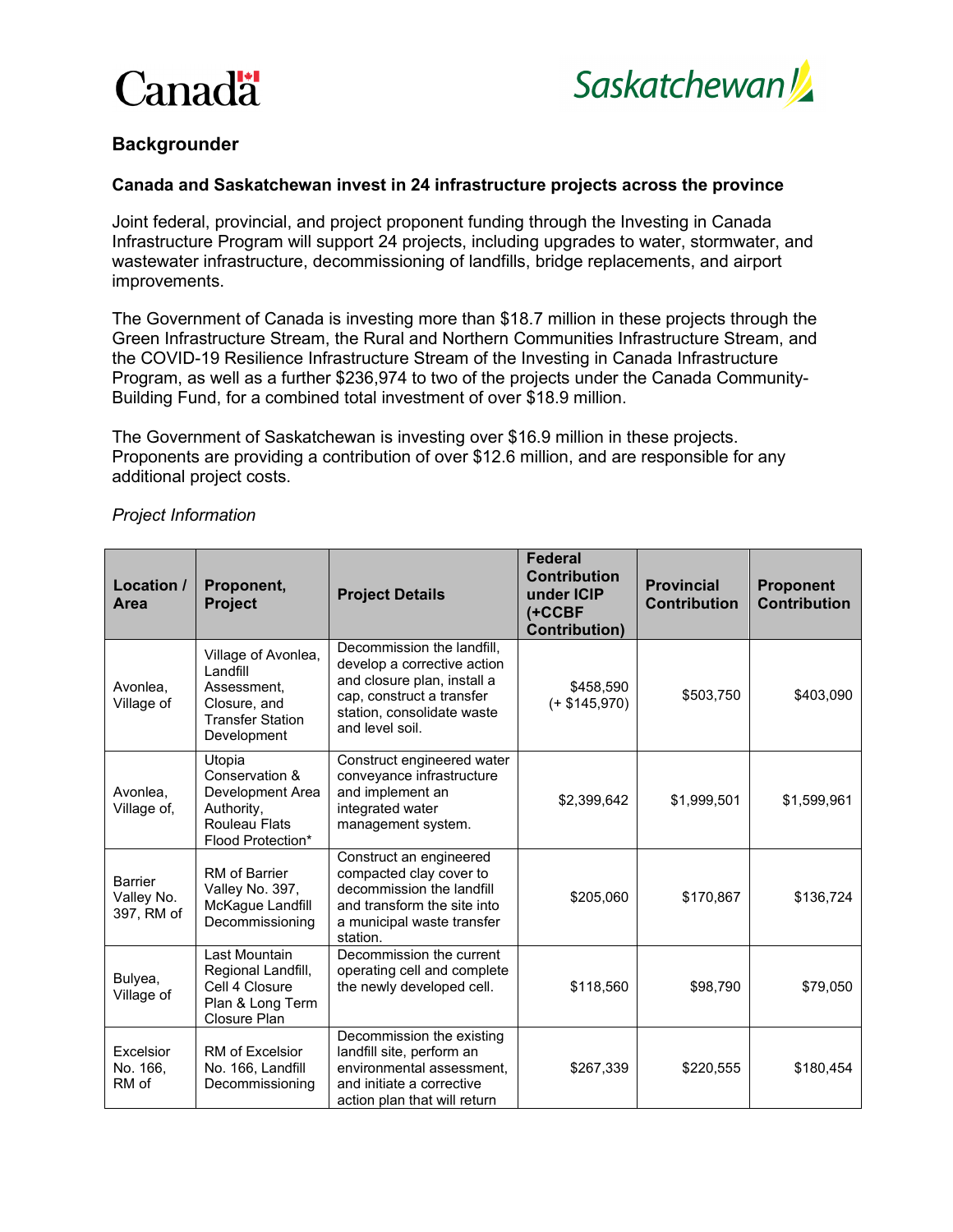



|                                        |                                                                                                                                                          | part of the site to native<br>pasture land. The other<br>part of the site will serve as<br>a garbage/recycling site.                                                                                                                                                                             |             |             |             |
|----------------------------------------|----------------------------------------------------------------------------------------------------------------------------------------------------------|--------------------------------------------------------------------------------------------------------------------------------------------------------------------------------------------------------------------------------------------------------------------------------------------------|-------------|-------------|-------------|
| Foam Lake<br>No. 276,<br>RM of         | RM of Foam Lake<br>No. 276, Landfill<br>Decommissioning                                                                                                  | Decommission the existing<br>landfill site, perform an<br>environmental assessment,<br>and initiate a closure action<br>plan that will return the site<br>to agricultural land.                                                                                                                  | \$74,437    | \$62,025    | \$49,631    |
| <b>Hazel Dell</b><br>No. 335,<br>RM of | RM of Hazel Dell<br>No. 335, Schutte<br>Lake Bridge<br>Replacement                                                                                       | Remove the existing timber<br>bridge and install a new<br>culvert structure.                                                                                                                                                                                                                     | \$50,010    | \$99,990    | \$150,000   |
| Herbert,<br>Town of                    | Town of Herbert,<br><b>Herbert Landfill</b><br>Closure                                                                                                   | Close the existing landfill,<br>develop and execute a<br>corrective action plan, and<br>transform the site into a<br>serviceable transfer station<br>with a Z-wall and driving<br>surface.                                                                                                       | \$280,307   | \$233,566   | \$186,894   |
| Humboldt.<br>City of                   | <b>Regional Authority</b><br>of Carlton Trail<br>Waste<br>Management<br>District, Phase 2<br>Decommissioning<br>of REACT Waste<br>Management<br>Facility | Decommission 4 historic<br>cells on the lower level of<br>the landfill to return it to<br>pasture land, and construct<br>drainage infrastructure for<br>the site.                                                                                                                                | \$583,764   | \$486,422   | \$389,225   |
| Invergordo<br>n No. 430,<br>RM of      | RM of Invergordon<br>No. 430, Landfill<br>Closure and<br>Decommissioning                                                                                 | Decommission the existing<br>landfill site including<br>removal of any refuse and<br>recyclable materials,<br>creation of a soil cover, and<br>revegetation.                                                                                                                                     | \$90,000    | \$74,993    | \$60,007    |
| Leader,<br>Town of                     | Landfill<br>Decommissioning                                                                                                                              | Decommission the existing<br>landfill, assess the site,<br>develop and initiate a<br>corrective action plan, and<br>perform associated storm<br>water management and<br>reclamation works. The site<br>will be converted to a<br>transfer station.                                               | \$148,929   | \$124,095   | \$99,299    |
| Loreburn<br>No. 254,<br>RM of          | RM of Loreburn<br>No. 254, Landfill<br>Decommissioning                                                                                                   | Create a closure plan,<br>construct a clay cap landfill<br>cover, and convert the<br>decommissioned landfill<br>into a transfer site.                                                                                                                                                            | \$150,480   | \$125,387   | \$100,333   |
| Melville,<br>City of                   | City of Melville,<br>Wastewater<br><b>Treatment System</b><br>Expansion                                                                                  | Construct new cells,<br>including the conversion of<br>an existing borrow pit into a<br>new cell, install new<br>wastewater infrastructure in<br>existing lagoon cells,<br>construct an aerated<br>moving bed bioreactor,<br>construct a pump station,<br>and perform other related<br>upgrades. | \$4,320,560 | \$3,600,107 | \$2,880,733 |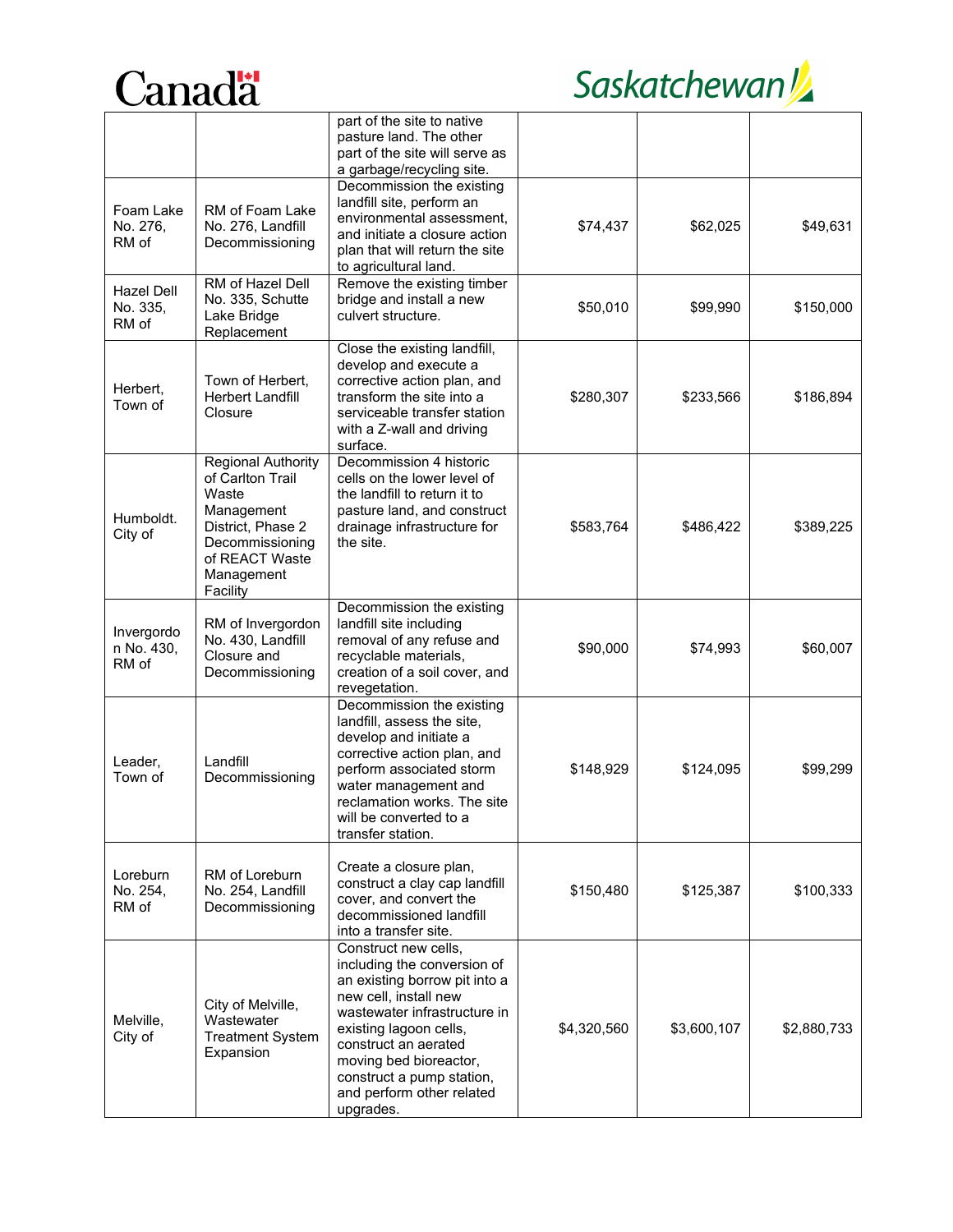# Canadä<sup>t</sup>

# Saskatchewan

| Moosomin,<br>Town of                    | Town of<br>Moosomin, Water<br><b>Treatment Plant</b><br>Upgrades                                   | Perform various water<br>treatment plant upgrades,<br>including the installation of<br>new pre-treatment systems<br>and membrane filtration,<br>new UV disinfection<br>system, replacement of raw<br>water supply main, flow<br>meters, and back-up<br>generators at the well sites<br>and water treatment plant. | \$5,492,190               | \$4,576,367 | \$3,661,918 |
|-----------------------------------------|----------------------------------------------------------------------------------------------------|-------------------------------------------------------------------------------------------------------------------------------------------------------------------------------------------------------------------------------------------------------------------------------------------------------------------|---------------------------|-------------|-------------|
| Porcupine<br>No. 395,<br>RM of          | RM of Porcupine<br>No. 395,<br>Wolstenholme<br><b>Bridge</b>                                       | Remove the existing timber<br>bridge, perform required<br>earthwork, and install a<br>new structure.                                                                                                                                                                                                              | \$166,700                 | \$333,300   | \$500,000   |
| Rosedale<br>No. 283,<br>RM of           | RM of Rosedale<br>No. 283, Hanson's<br>Culvert<br>Replacement                                      | Dismantle and dispose of<br>the existing single culvert<br>and install a new culvert<br>structure.                                                                                                                                                                                                                | \$34,997<br>$(+\$91,004)$ | \$70,004    | \$13,995    |
| Rosetown,<br>Town of                    | Town of<br>Rosetown,<br>Rosetown Landfill<br>Decommissioning                                       | Decommission the landfill,<br>cap the existing waste<br>management facility cells,<br>and render the site a<br>transfer station.                                                                                                                                                                                  | \$542,973                 | \$452,432   | \$362,027   |
| Rosthern<br>No. 403,<br>RM of           | <b>RM of Rosthern</b><br>No. 403, Landfill<br>Decommission for<br><b>Historical Waste</b><br>Cells | Decommission the landfill's<br>waste disposal cell,<br>develop and initiate a<br>closure plan, and return the<br>site to native vegetated<br>land.                                                                                                                                                                | \$344,548                 | \$287,095   | \$229,728   |
| Sandy Bay,<br>Northern<br>Village of    | Saskatchewan<br>Ministry of<br>Highways, Sandy<br><b>Bay Airport</b><br>Improvements               | Raise the grade,<br>strengthen, resurface, and<br>lengthen existing runway<br>and perform associated<br>drainage work.                                                                                                                                                                                            | \$2,340,000               | \$2,340,000 | \$0         |
| Spy Hill No.<br>152, RM of              | RM of Spy Hill No.<br>152, Grid 600<br><b>Bridge</b><br>Replacement                                | Replace the existing<br>precast concrete on the<br>timber bridge with a new<br>precast concrete and steel<br>bridge.                                                                                                                                                                                              | \$166,700                 | \$333,300   | \$500,000   |
| <b>Torch River</b><br>No. 488,<br>RM of | RM of Torch River<br>No. 488, Garrick<br>Landfill<br>Decommissioning                               | Decommission and provide<br>final cover to the current<br>active cell and construct a<br>new landfill expansion cell<br>with associated<br>infrastructure.                                                                                                                                                        | \$53,151                  | \$44,288    | \$35,438    |
| Val Marie<br>No. 17, RM<br>of           | RM of Val Marie<br>No.17, Jensen<br><b>Bridge</b><br>Replacement                                   | Replace the existing truss<br>bridge with a new structure<br>and perform required<br>earthwork.                                                                                                                                                                                                                   | \$166,700                 | \$333,300   | \$500,000   |
| Val Marie<br>No. 17, RM<br>of           | RM of Val Marie<br>No.17, Olson<br><b>Bridge</b><br>Replacement                                    | Replace the existing timber<br>bridge with a new precast<br>concrete and steel<br>substructure.                                                                                                                                                                                                                   | \$166,700                 | \$333,300   | \$500,000   |
| Weirdale,<br>Village of                 | Village of<br>Weirdale, Landfill<br>Decommissioning                                                | Decommission the former<br>municipal landfill, including<br>undertake a site<br>assessment, develop and<br>initiate a corrective action<br>plan, and render the site a<br>transfer station.                                                                                                                       | \$109,440                 | \$91,191    | \$72,969    |